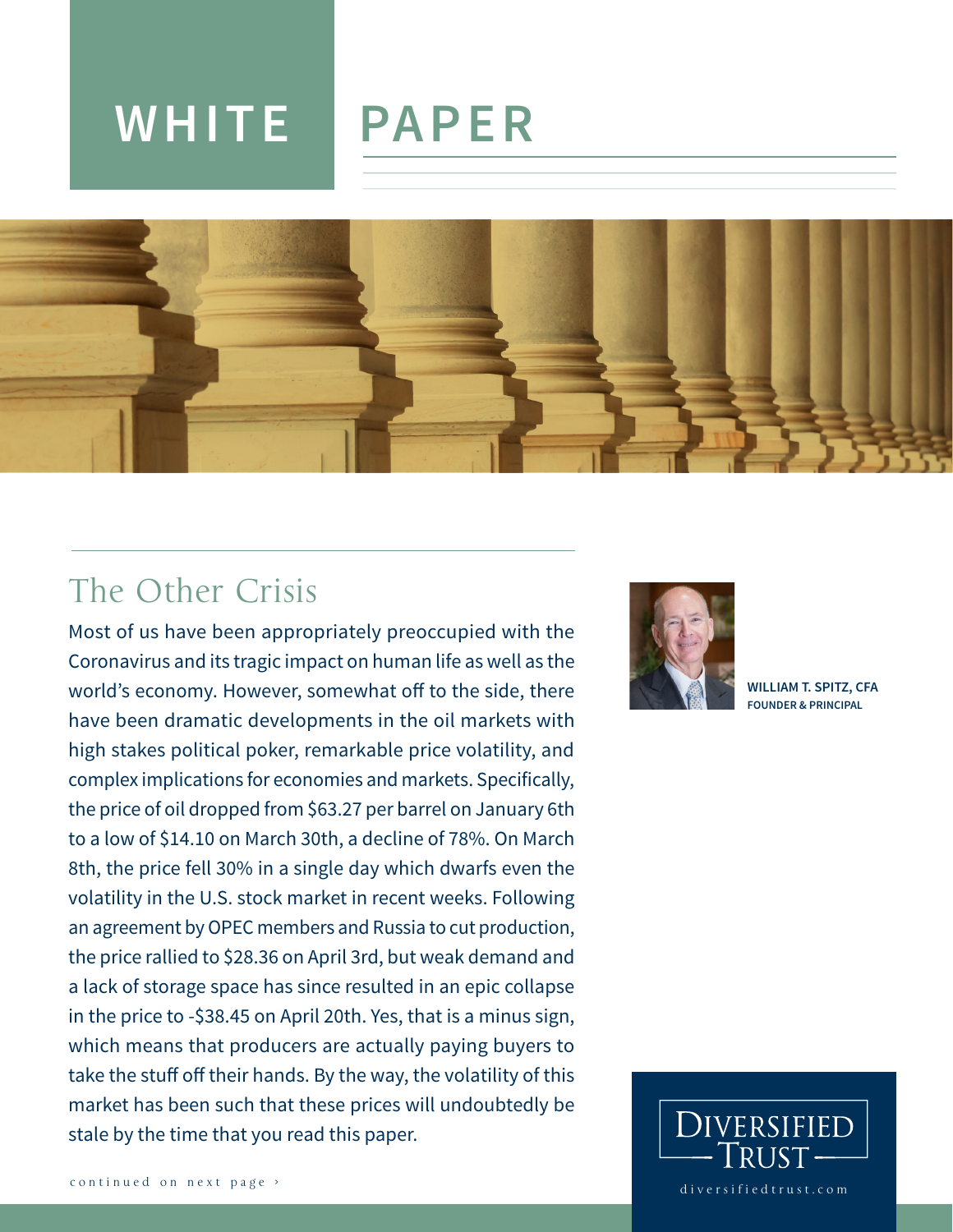# A Collapse in Demand and Geopolitics

The crisis was sparked by the fact that between one-third and one-half of the world's population is in some form of lockdown resulting in a dramatic decline in the usage of automobiles, airplanes, and other large consumers of petroleum products. Specifically, oil industry experts forecast that worldwide demand for oil will decline by 27 to 35 million barrels per day in April from the typical 2019 level of 100 million barrels per day. Consistent with those forecasts, U.S. demand has declined 30% from pre-crisis levels and is now at the 1990 run rate despite the fact that our economy has doubled in size since then. In response to falling demand for any commodity, producers typically reduce supply in order to support prices. However, in this case, OPEC members were unable to agree on production cuts at their March 6th meeting while Russia separately made the decision to flood markets with crude beyond their typical production level. In response to Russia's action, Saudi Arabia announced that it too would increase production and cut prices. While maintaining or increasing production in the face of decreased demand is likely to put further downward pressure on prices, many producers are in a box in that they desperately need to maintain oil revenues in order to support their economies and perhaps restive populations. Some observers also believe the Russians have a more Machiavellian objective, to cripple the U.S. shale oil industry which is a relatively high cost producer that might not survive a sustained period of low prices. On Sunday, April 12th, OPEC announced an agreement to cut production by 9.7 million barrels a day. As previously mentioned, this decision instantaneously sparked a rally in oil prices, but they have since collapsed as traders realized that there is still considerable downside risk until economies reopen and energy demand recovers. In addition to questions as to the timing and shape of the economic recovery, it is important to realize that a number of OPEC members cheated on their quotas during past oil crises in which they pledged production cuts, and there is the question of Russia's ultimate strategy. To address the issue as to why all of this matters, I will evaluate some aspects of the impact of oil on economies and markets later in this paper. First, we should spend a little time on the underlying factors that drive oil prices.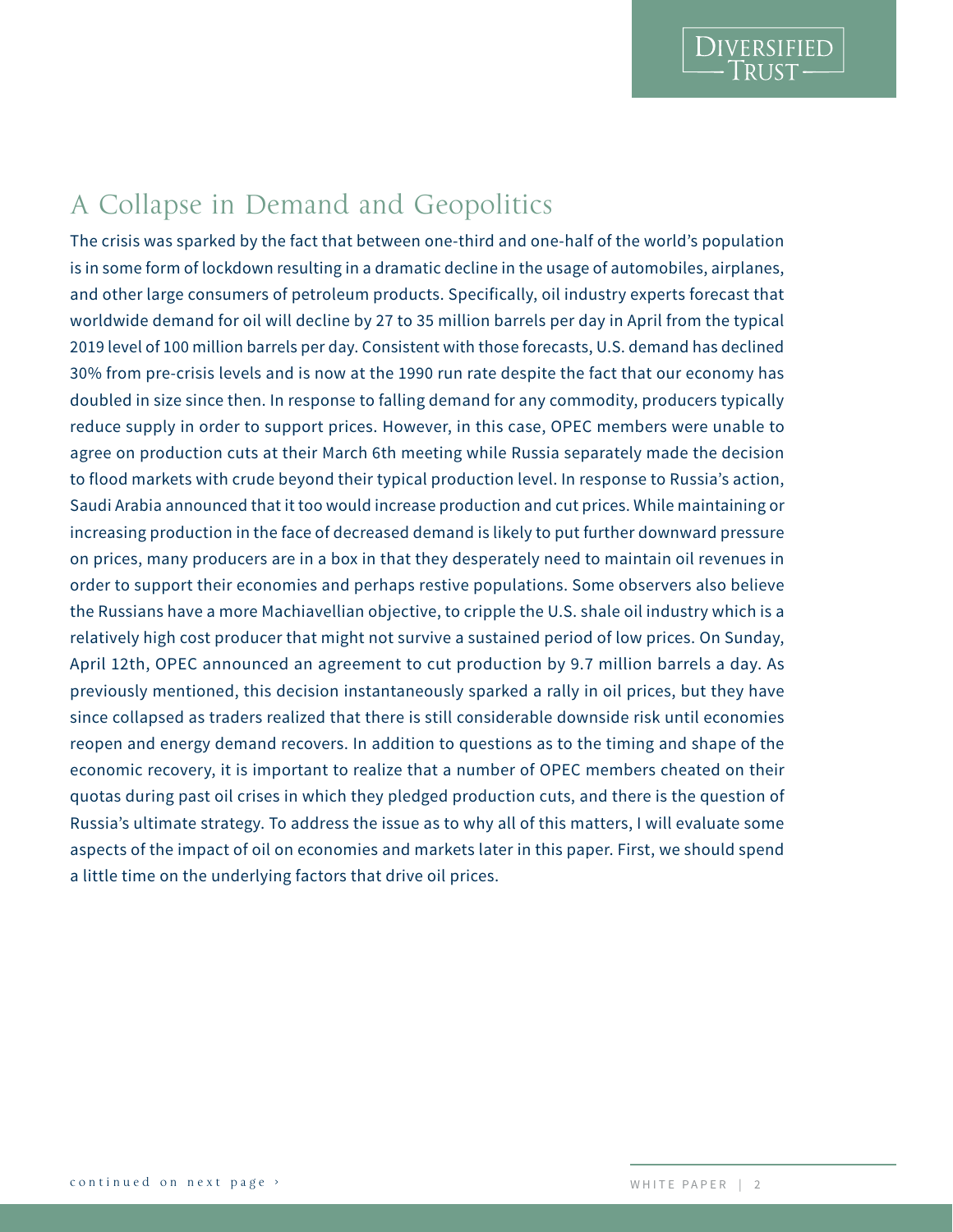**DIVERSIFIED** 

## Supply and Demand

For most commodities, prices are set by the balance between supply and demand, but the equation for oil is a good deal more complicated. Let's consider supply first.

The basic determinant of the supply of oil is the rate of discovery and extraction that is in turn influenced by the financial incentive to search for oil, the impact of technology, cost of extraction, refining capacity, and the transportation system. All of these are economic in nature and therefore somewhat rational and predictable. However, superimposed on these variables are a number of political factors that are inherently volatile and unpredictable. As we will see in the next section, political instability within a producing country can materially reduce production, and several countries have used oil embargos as a weapon to punish perceived or actual enemies. As mentioned earlier, some producers have also attempted to damage competitors by lowering the price to a point that it is uneconomic for them to produce.

Long-term demand for oil is fundamentally based on economic growth but there are a number of complicating factors. From 1969 to 2018, oil consumption in the U.S grew at a .8% annual rate while Real GDP grew at a 2.8% annual rate. The discrepancy between those figures results from two factors. First, the U.S. has shifted from a manufacturing economy to a service economy that is less energy intensive. Second, consumers of energy such as automobiles and airplanes have gradually become much more energy efficient. Worldwide consumption has grown at twice (1.5%) the U.S. growth rate because of the industrialization of China and other emerging economies. However, as was the case with supply, demand can be altered by other factors. For example, political tensions can lead to increased demand for oil to build inventories as a hedge against uncertainty and possible future shortages. Finally, some people believe that speculation in the futures markets by hedge funds and other financial players has impacted the demand for oil and its price at various times. In the next section, we will see how all of these factors play out in the form of the history of oil prices.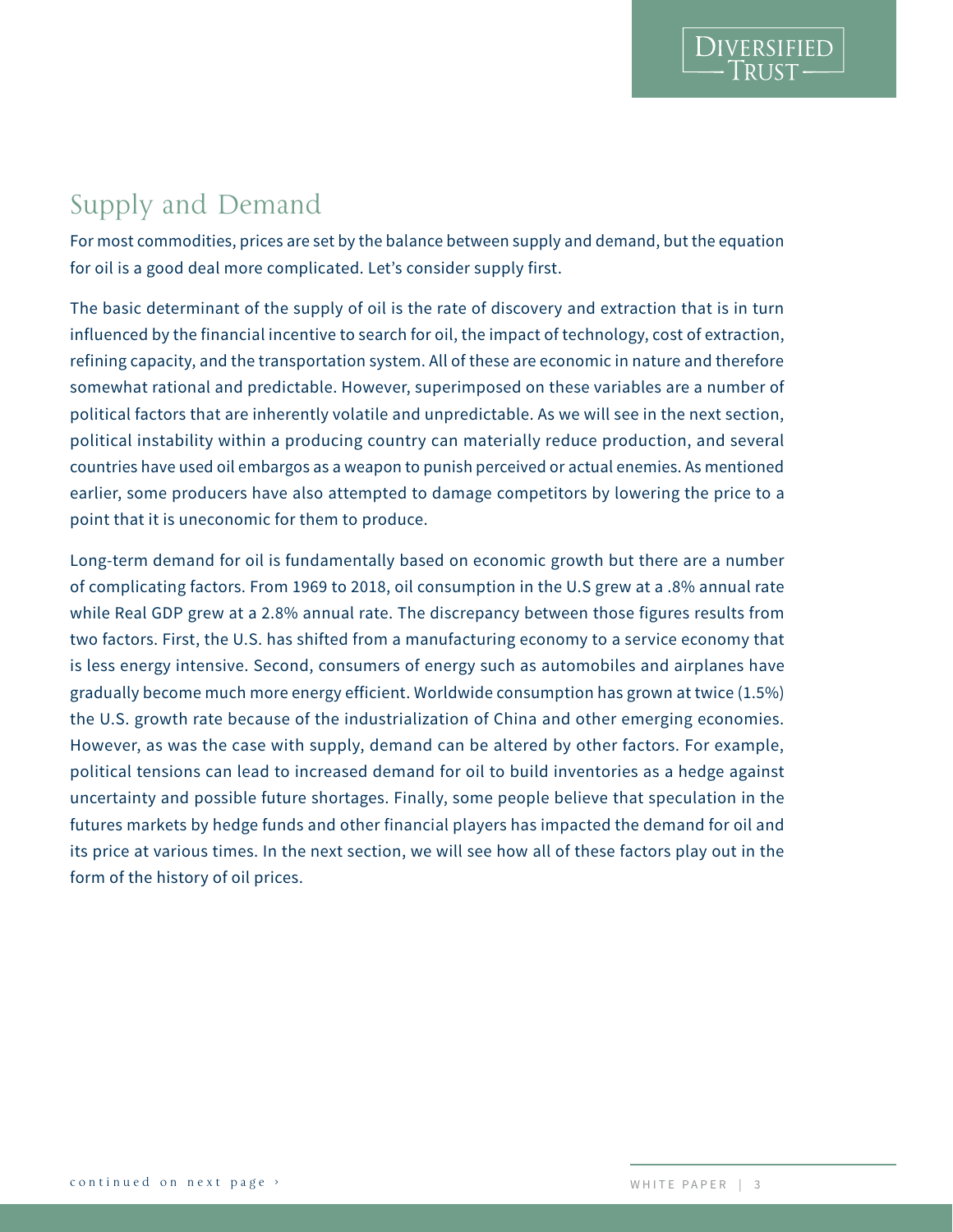DIVERSIFIED

### The History of Oil Prices in the U.S.

The following chart depicts the price of oil from 1946 through April 17th, and you should be immediately impressed by its incredible volatility. As you will note, the price was relatively flat until the early 1970's because it was controlled beginning in 1927 by a cartel of seven major international oil companies. OPEC was formed in 1960, but it did not exert a great deal of influence until it instituted an oil embargo against countries that supported Israel during the Yom Kippur War of 1973. As a result of this embargo, the price rose from \$4.31 to \$10.11 in a single month at the beginning of 1974. From 1974 to early 1979, the price slowly but steadily increased from \$10 to \$14.85 when it was subjected to the second major oil shock which was occasioned by the Iranian Revolution followed by the Iran/ Iraq War. From the beginning of 1979 through mid-1980, the price increased from \$14.85 to \$39.50 per barrel. In total, the price therefore increased more than nine fold over the course of seven years significantly contributing to the U.S. inflation rate which averaged 9.2 % over that period.

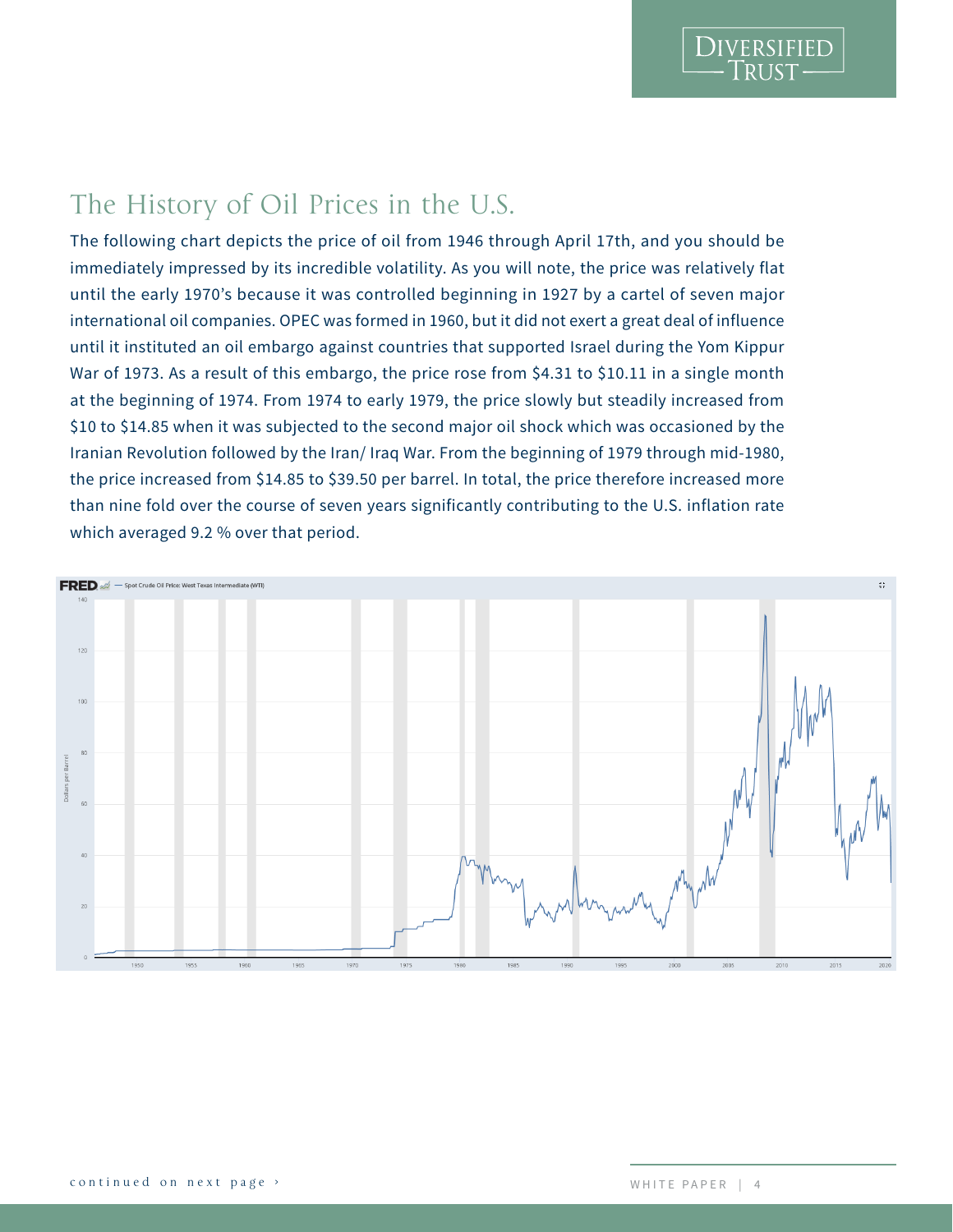The next oil shock was on the downside with crude falling from \$30.81 in November of 1985 to \$11.57 in July of 1986 due to increases in production by non-OPEC members, most notably the UK, that went from producing essentially no oil in the mid 1970's to 2.5 million barrels per day by 1985. Oil prices were then relatively stable until mid-1999 with the exception of a brief upward spike in the latter part of 1990 associated with the Gulf War. This period of relative stability was followed by an incredible surge in demand associated with the industrialization of China in which the price rose from \$17.89 in June of 1999 to \$147.27 in July of 2008. Next came the Great Financial Crisis in which demand dried up leading to the price falling to \$39.16 in a period of just eight months. Beginning in early 2009, the U.S. economy and energy demand began to recover coupled with concerns about supply related to the Arab Spring. The combination of increased demand and political uncertainty was associated with an increase in price from \$40 to approximately the \$100 level where it remained until mid-2014. Due to new technologies, U.S. production doubled between 2008 and 2014 motivating Saudi Arabia to flood the market with crude in a failed attempt to squash the nascent shale oil industry. Additionally, a number of OPEC members cheated on their production quotas. The net result was another downward shock in which prices fell from \$105 in June of 2014 to just \$30 in February of 2016. Over the next few years, prices recovered somewhat and then fluctuated in a range of \$45 to \$70 due to a generally favorable world economy, a decrease in production in Venezuela, and the imposition of sanctions on Iran. As mentioned at the beginning of this paper, the price on January 6, 2020 was \$63.27; then came the Coronavirus.

This history of oil prices is probably tedious but it makes the point that the price of oil is subject to significant swings in supply and demand, wars, political intrigue and instability, broad economic cycles, the impact of new technologies, and many other factors. The net of all of these factors has been a number of occasions when the price doubled or halved within a period of just a few months. In that sense, the recent gyrations in the price of oil are not entirely unexpected. In finance, we often use the statistic standard deviation that measures the amount by which a series of data points fluctuates around its average. Well, the long term standard deviation of oil prices is twice that of the U.S. stock market!

### Why Are Gyrations in The Oil Markets Important?

In most of the papers that I write on economics and finance, I point out that headlines are always simplistic and that virtually all economic events are characterized by secondary and tertiary effects as well as unintended consequences. A corollary is that something that benefits one group of economic players often penalizes another. Well, the impact of oil price fluctuations may be the ultimate case in point.

DIVERSIFIED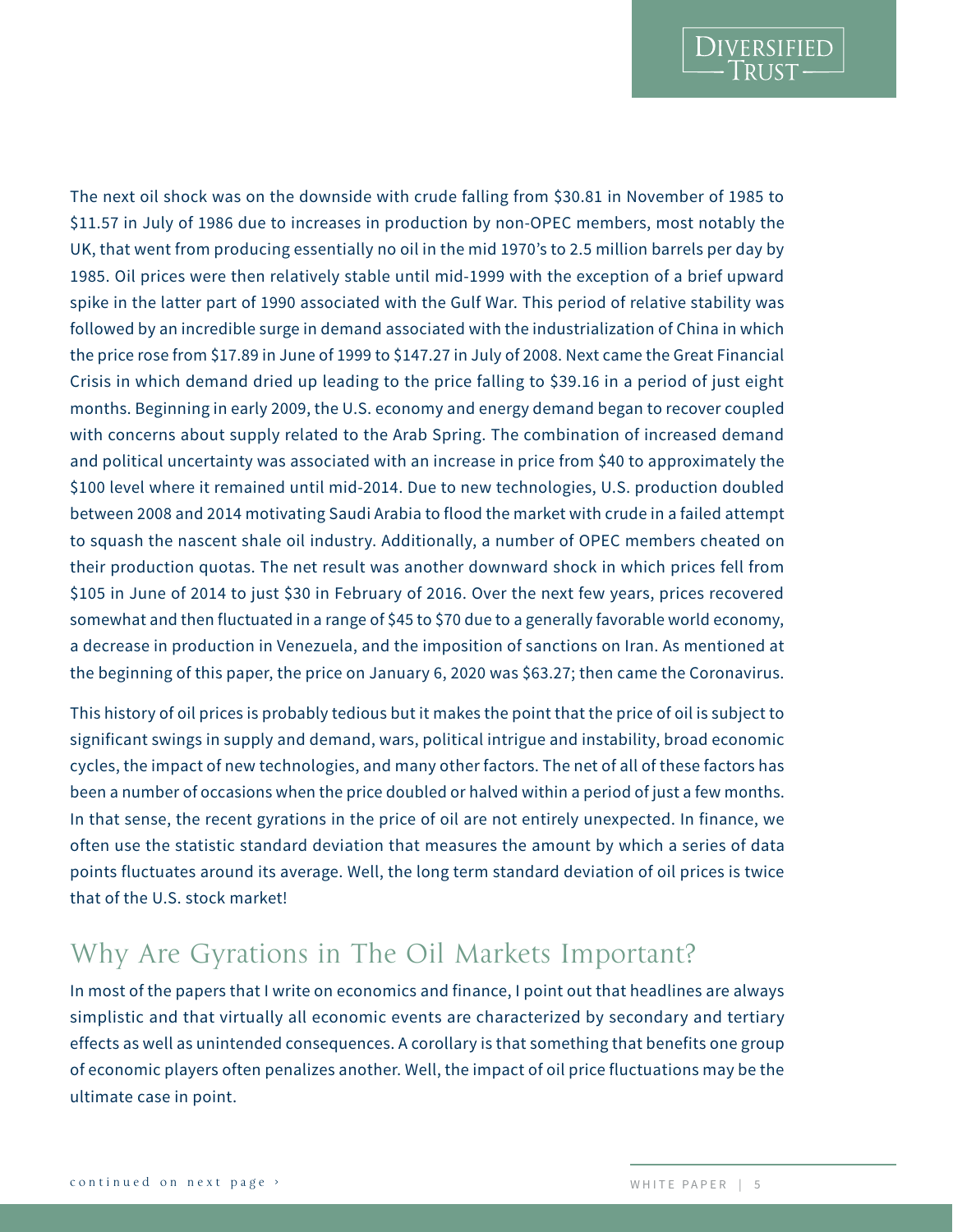With respect to the beneficiaries, the average price of a gallon of gas in the U.S. is currently \$1.81 as compared to \$2.65 at the end of 2019, a decrease of 32%. Even though the number of miles driven has declined by more than 40%, those who are driving will certainly benefit, and there will be an impact on the published inflation rate as well. Similarly, oil represents the basic building block of a number of products including plastics, fertilizers, drugs, paints, and detergents among many others, so the decrease in the price of oil will hopefully also be passed on to consumers.

On the other hand, the plunge in oil prices is likely to have a dramatic impact on other parts of the economy. First, a firm called Rystad Energy estimated that 140 U.S. oil producers could file for bankruptcy this year followed by another 400 in 2021 if the oil price stayed at around \$20. With the most recent plunge to negative pricing, this scenario becomes very realistic. According to the American Petroleum Institute, the energy sector represents 8% of our country's GDP and accounts for more than 10 million jobs, a number of which would disappear should a large number of bankruptcies occur. A large number of bankruptcies would also damage bondholders and banks who would book significant losses. Immediately prior to the crisis, the Energy Sector represented 5.4% of the S&P 500. Given widespread ownership of index funds, this suggests that many investors have suffered losses due to the 48% average decline in the stock prices of energy companies this year. Finally, a number of oil producing regions of the country could be disrupted by unemployment, declining tax revenue, and potential migration. As just two examples, the states of North Dakota and Alaska derive 45% and 85%, respectively, of their tax revenue from energy production. continued on the means of the continue of vectors and the continue of the method is a continued of the continued of the continued of the method is a method of the method of the continued of the method is a method of the co

The bottom line is that the energy sector is an important part of our economy, and while many hope we will transition to other more sustainable energy sources, that is likely to be a drawn-out process. In the interim, these dramatic fluctuations in oil prices can materially change the outlook for our economy and financial markets. Demand

# AND DISCLOSURES

This White Paper is being made available for educational purposes only and should not be used for any other purpose. Certain information contained herein concerning economic trends and performance is based on or derived from information provided by independent third-party sources. Diversified Trust Company, Inc. believes that the sources from which such information has been obtained are reliable; however, it cannot guarantee the accuracy of such information and has not independently verified the accuracy or completeness of such information or the assumptions on which such information is based. Opinions expressed in these materials are current only as of the date appearing herein and are subject to change without notice. The information herein is presented for illustration and discussion purposes only and is not intended to be, nor should it be construed as, investment advice or an offer to sell, or a solicitation of an offer to buy securities of any type of description. Nothing in these materials is intended to be tax or legal advice, and clients are urged to consult with their own legal advisors in this regard.